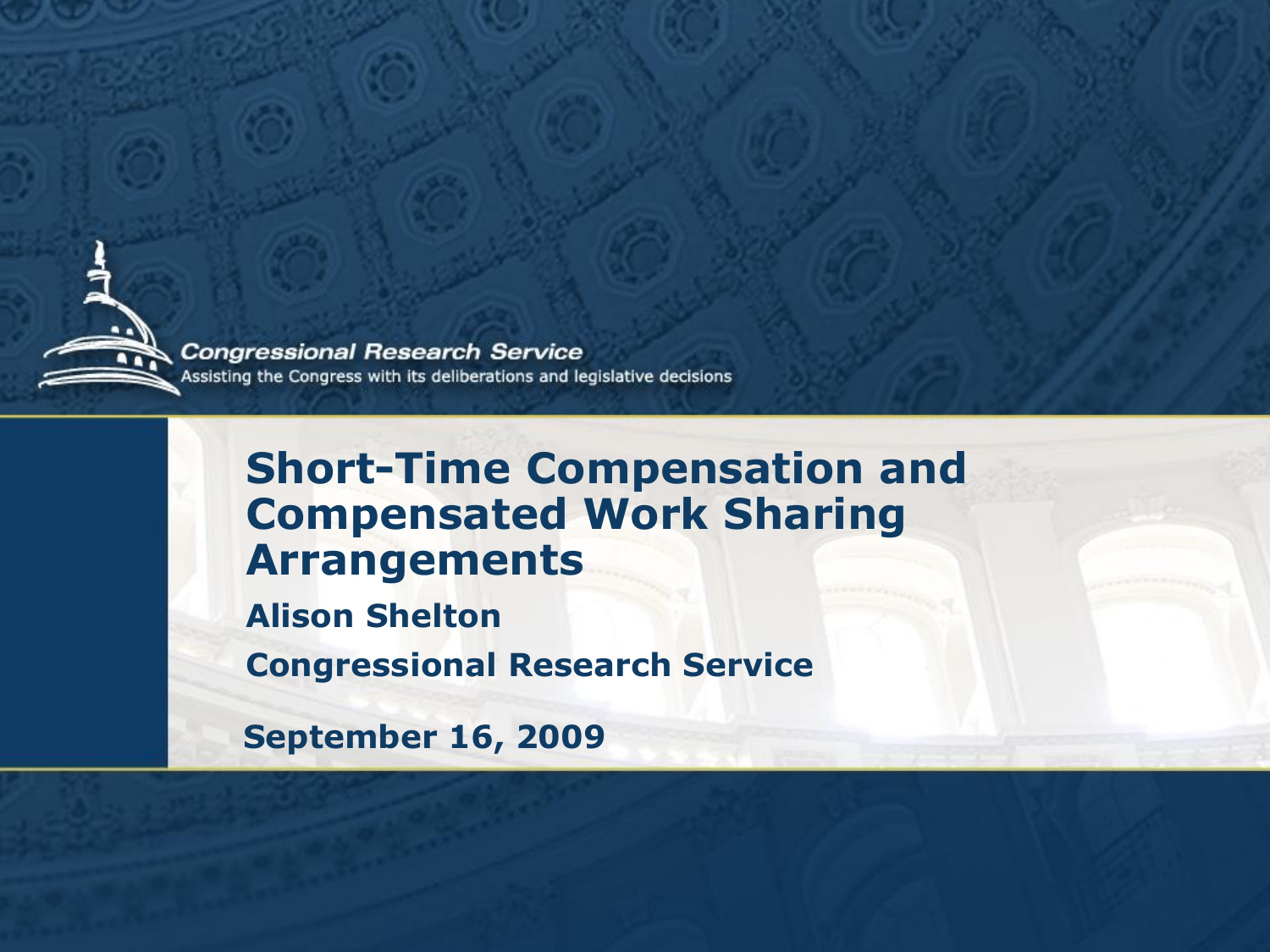### **Agenda**

- What is Short-time Compensation (STC)/Compensated Work Sharing?
- How Do STC Programs Work?
- A Little History
- Reasons Why Many States Do Not Have STC Programs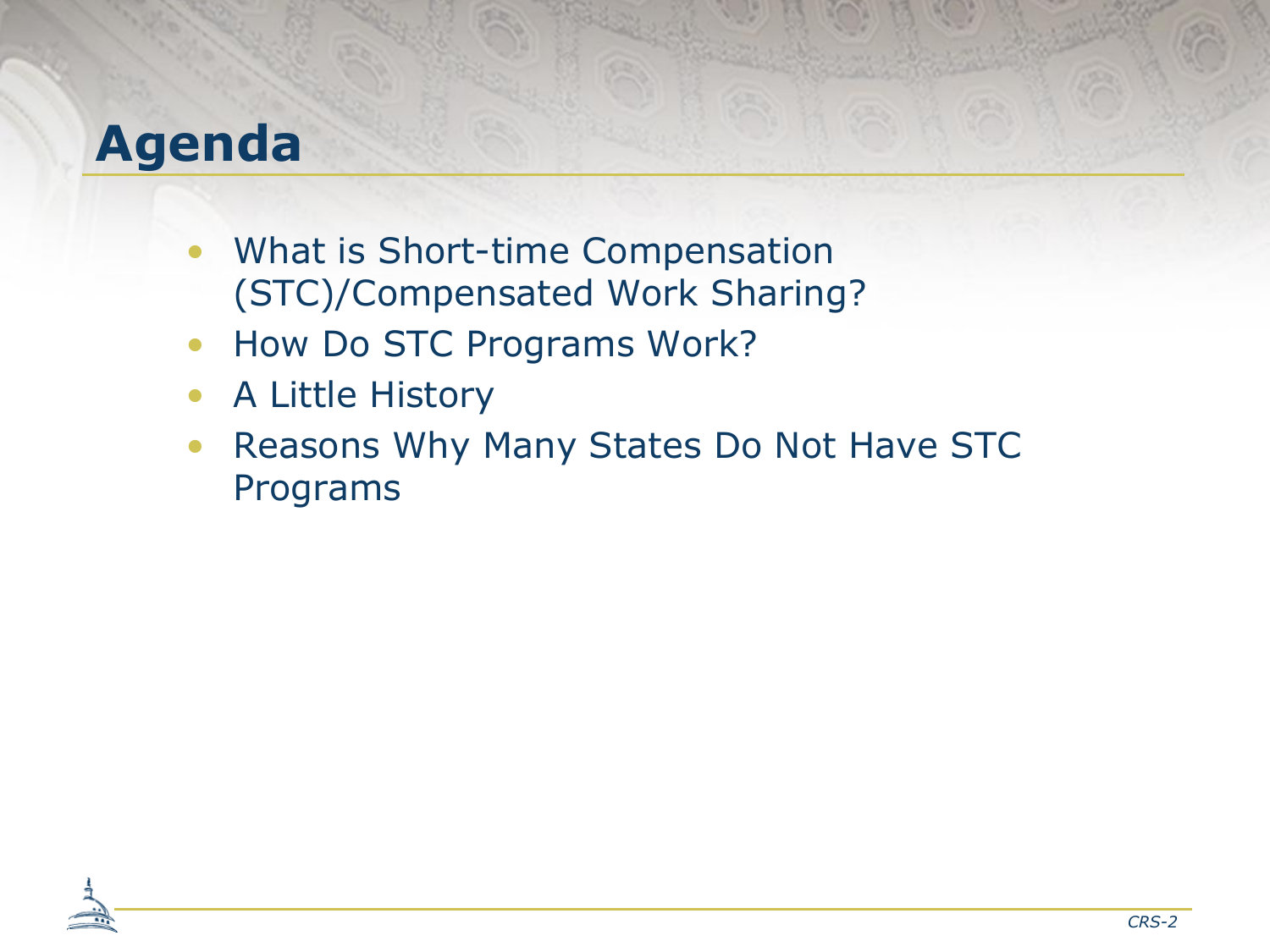# **What is Short-time Compensation, aka Compensated Work Sharing?**

• A firm needs to reduce its 100-person workforce temporarily by 20%. The choices are:

 $\triangleright$  lay off 20 workers

OR

 $\triangleright$  reduce the work hours of the entire workforce by 20% — from five to four days a week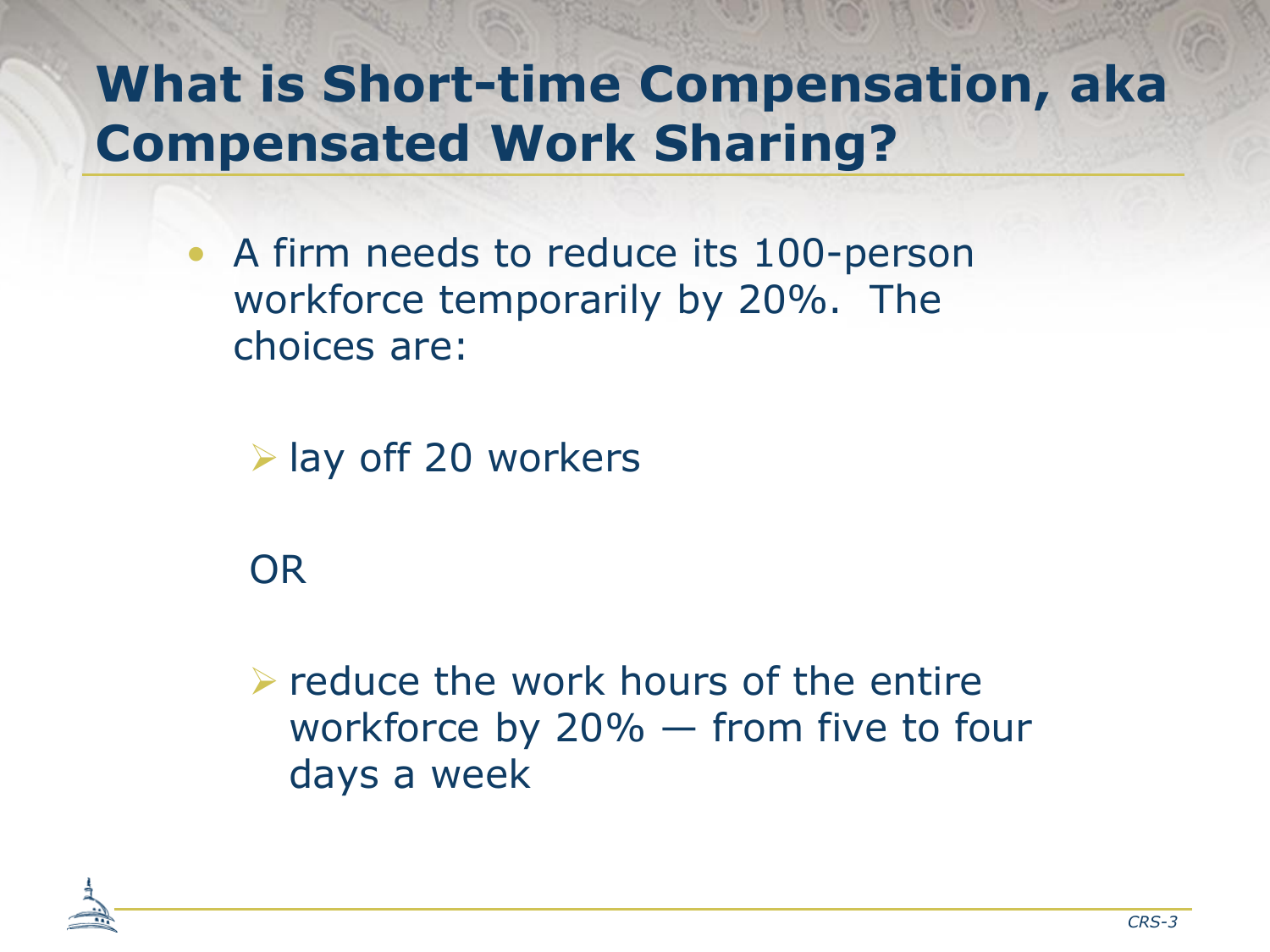# **What is Short-time Compensation, aka Compensated Work Sharing? (continued)**

- Short-time compensation (STC) is a program within the federal-state unemployment compensation system.
- In the 17 states that operate STC programs, workers whose hours are reduced under a formal work sharing plan may be compensated with STC.
- STC is a regular unemployment benefit that has been pro-rated for the partial work reduction.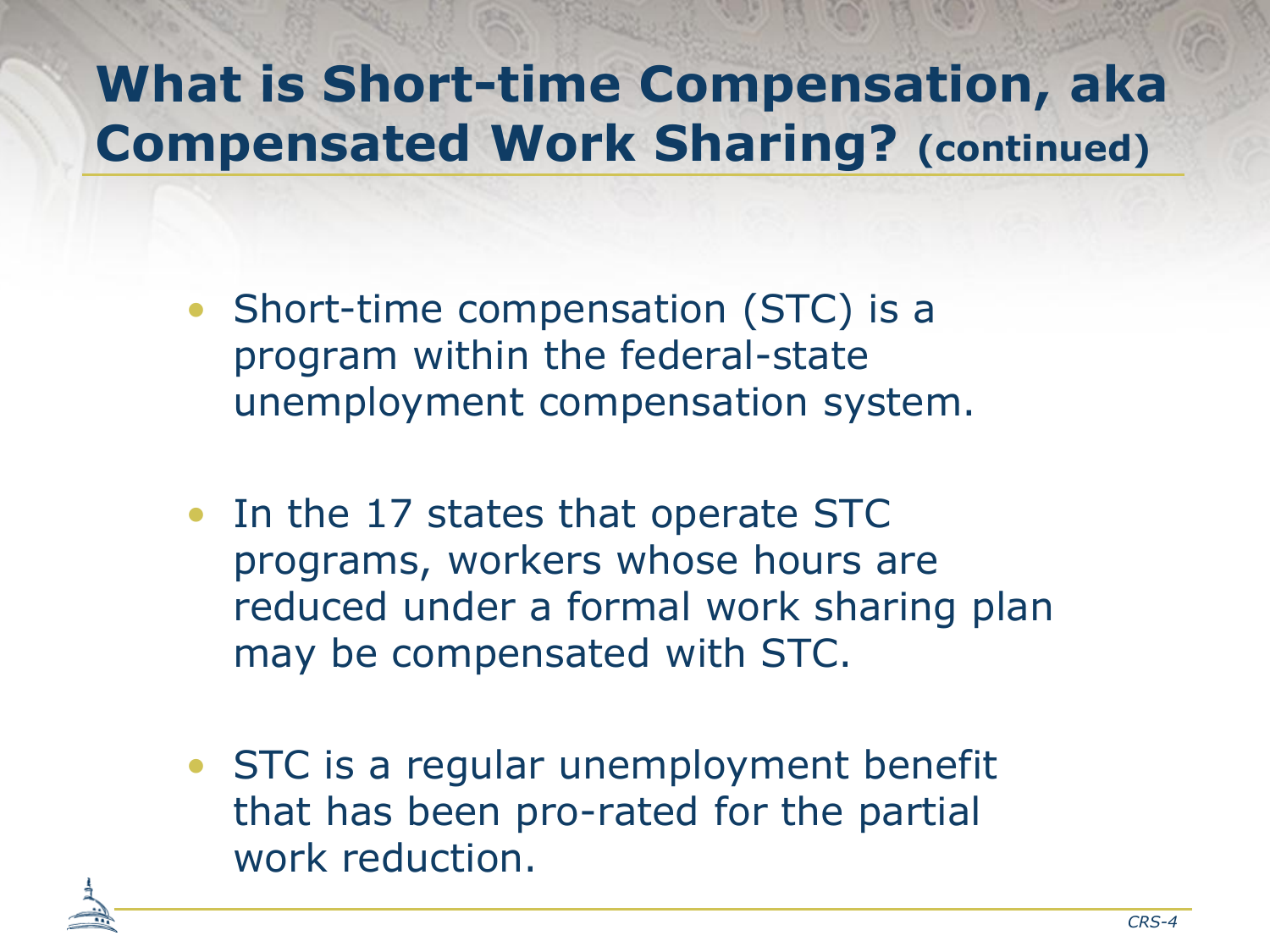### **Some Definitions**

- States with STC programs require employers who seek STC for their workers to submit a formal work sharing plan for approval.
- "Work sharing" refers to any arrangement under which workers' hours are reduced in lieu of a layoff. STC may or may not be paid.
- Not to be confused with: Partial Unemployment Benefits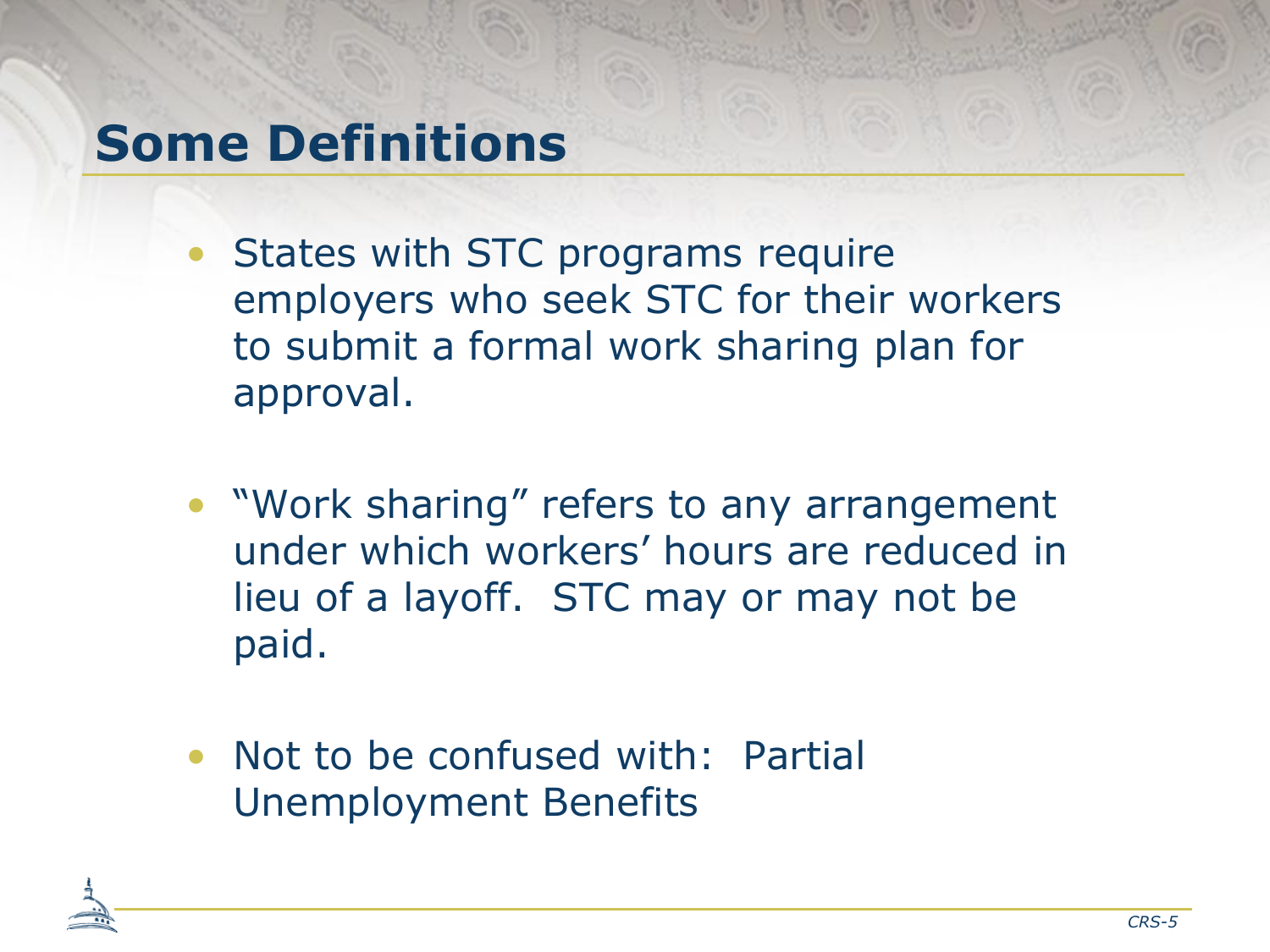#### **Example**

- A firm temporarily reduces the work hours of its entire workforce by 20% – from five to four days a week.
- Work sharing employees receive about 90% of their full-time wages as compensation for four days of work: 80% as wages plus 10% as STC.
	- Unemployment benefits generally replace about half of a worker's wages (with variation among states).
	- STC benefits for a worker who has experienced a 20% reduction in hours would amount to about 10% of the worker's wages before the reduction in hours.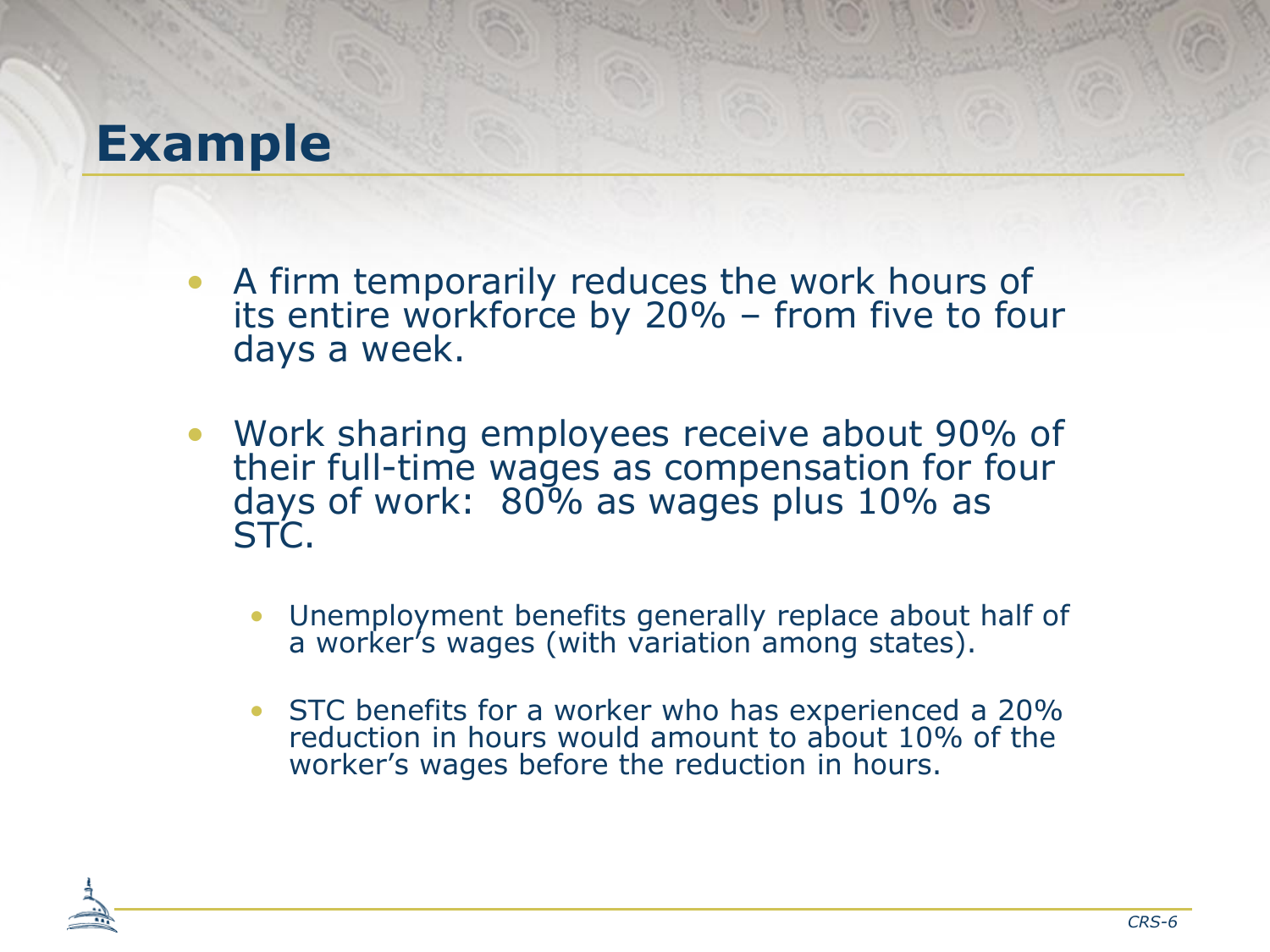## **How Do STC Programs Work?**

- Employer develops a formal work sharing plan and submits it for approval to the relevant state agency.
	- Employer certifies that the reduction in work hours is in lieu of temporary layoffs.
	- If the workforce is covered by a collective bargaining agreement then states generally require that the relevant union(s) consent to the employer's plan.
- STC benefits are financed through experience-rated state unemployment taxes on employers.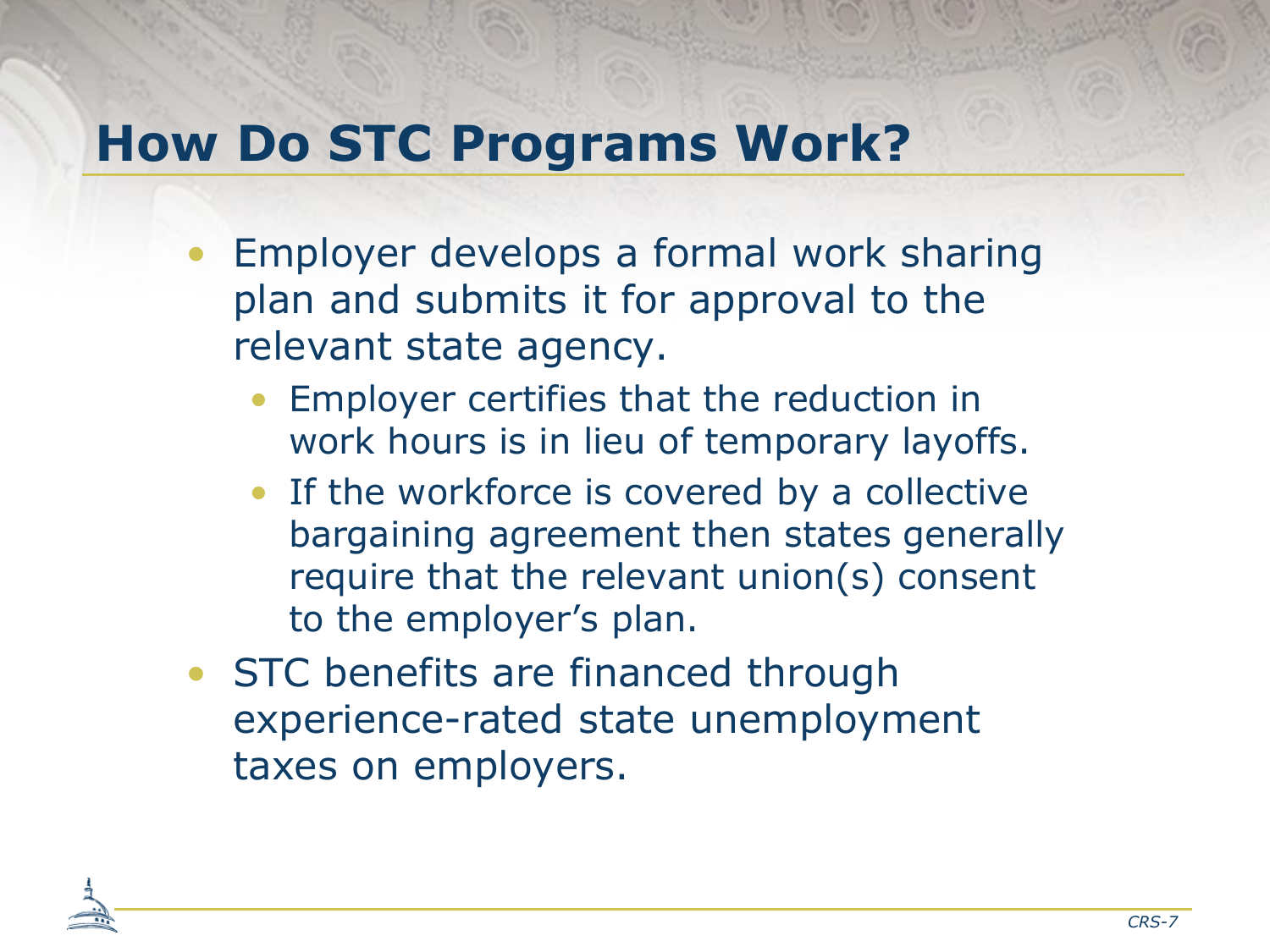### **Employees**

- All states require eligible STC beneficiaries to have had their workweeks reduced by 10% or more.
- Eligible employees are not required to meet the "able and available for work" requirement, but must be available for their normal workweek.
- Eligible employees may participate in an employer-sponsored training program.
- In a typical program, workers will retain their employer-provided health and retirement benefits as if they continued to work a full week.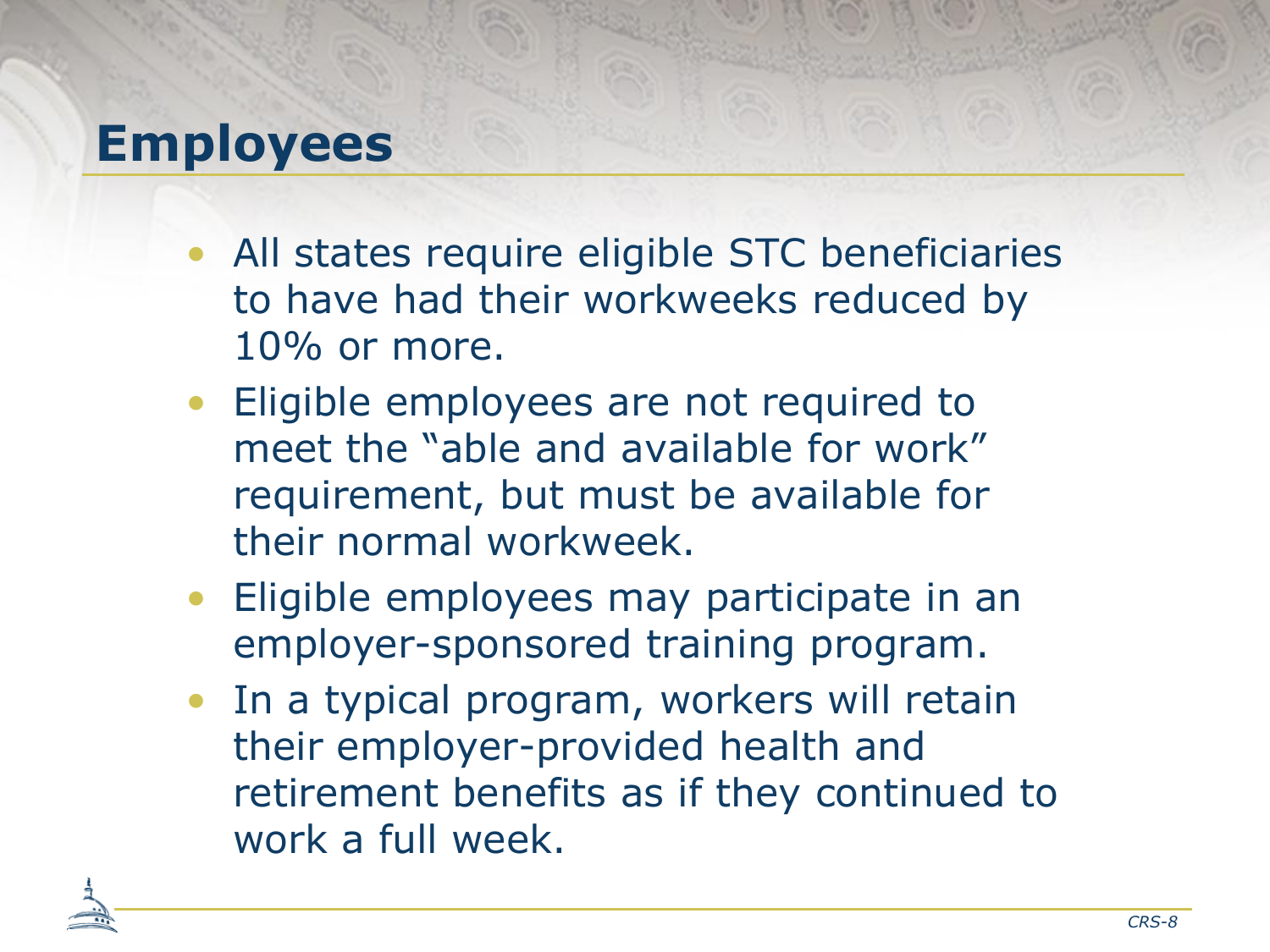## **Regulatory Framework**

- Many of these programmatic elements are not required by the 1992 law that permanently authorized the STC program.
- Instead, states retain these features from a temporary STC program that Congress authorized from 1982 to 1985.
- USDOL oversees the STC program as part of the larger federal-state unemployment compensation system.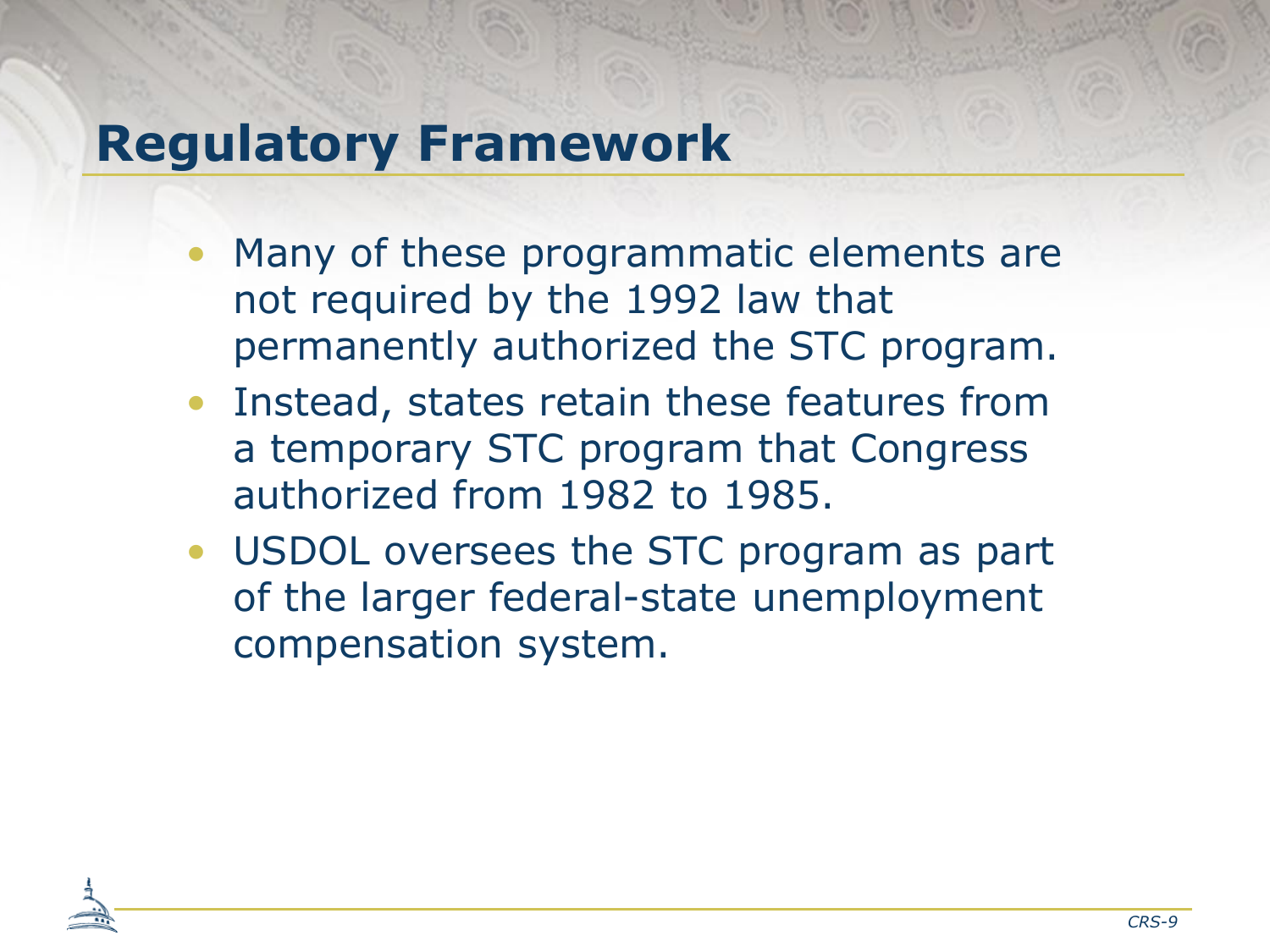## **A Little History**

- In the 1930s, Herbert Hoover encouraged work sharing.
- In 1975, New York was the first state to consider STC legislation as part of a broader employment policy bill that died in committee.
- In 1978, California became the first state to enact an STC law.
- From 1982-1985, the federal government introduced a temporary, national STC program with the Tax Equity and Fiscal Responsibility Act (TEFRA, P.L. 97-248).
- In 1992, Congress enacted permanent STC legislation, the Unemployment Compensation Amendments of 1992 (UCA, P.L. 102-318).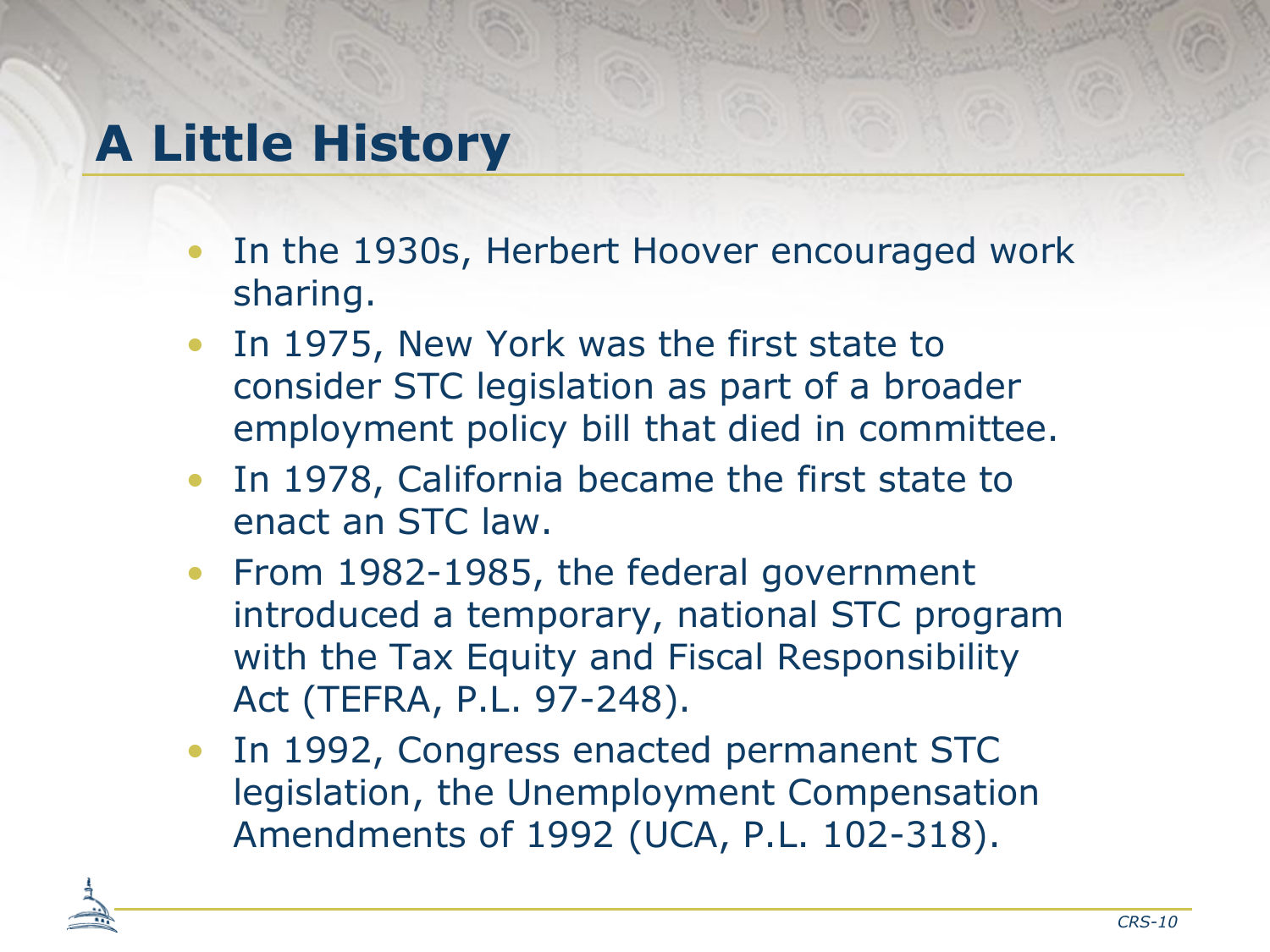# **17 States Operate STC Programs**

- Arizona
- Arkansas
- California
- Connecticut
- Florida
- Iowa
- Kansas
- Maryland
- Massachusetts
- **Minnesota**
- Missouri
- New York
- Oregon
- Rhode Island
- Texas
- Vermont
- Washington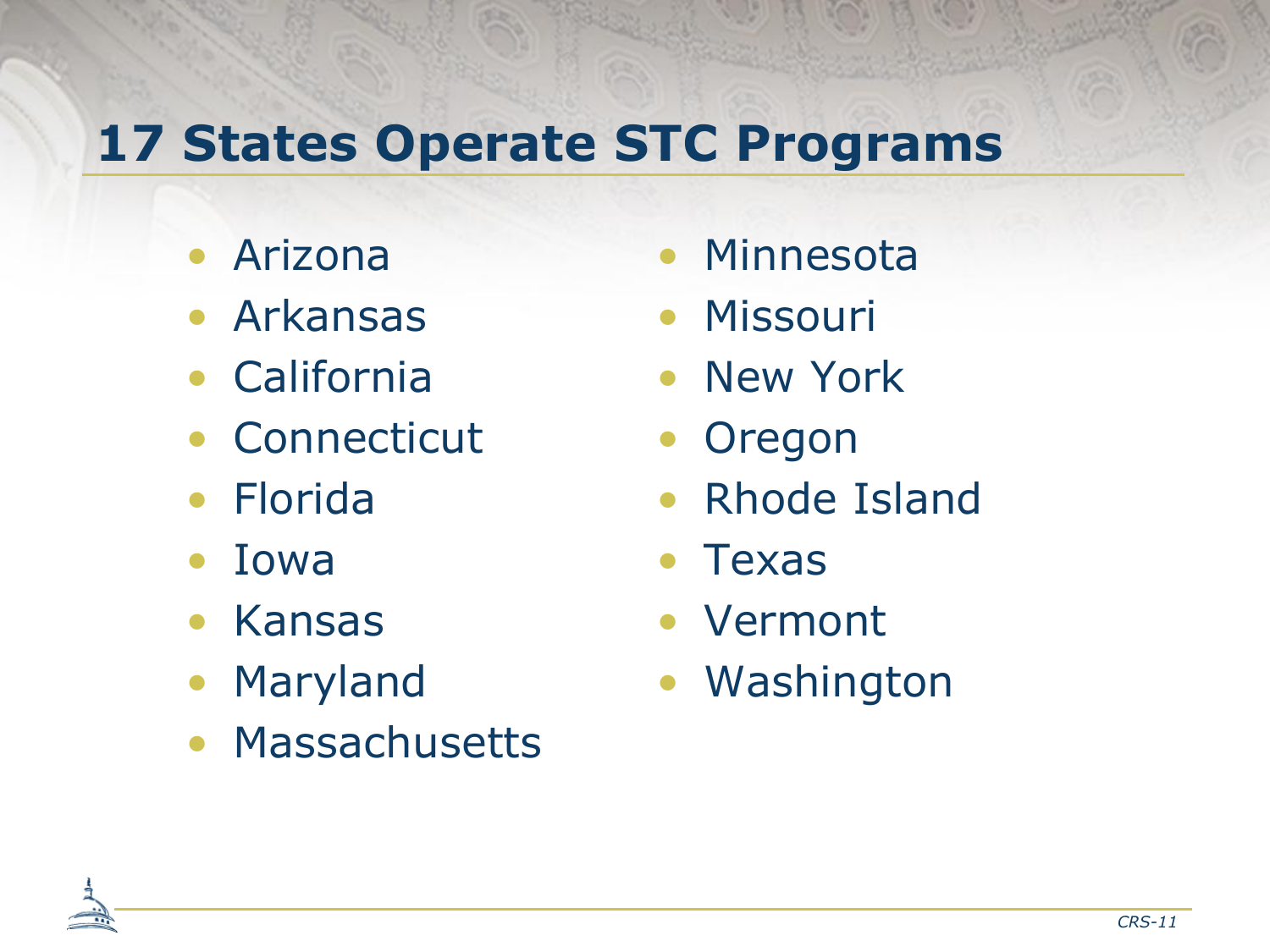### **Use of STC Programs**

- One third of states have STC programs.
- Since 1982, the ratio of STC beneficiaries to regular unemployment compensation beneficiaries in all states has never exceeded about 1% nationwide.
- In 2008 the ratio of STC beneficiaries to beneficiaries of regular unemployment compensation ranged from 0.3% in Florida to 8.1% in Rhode Island.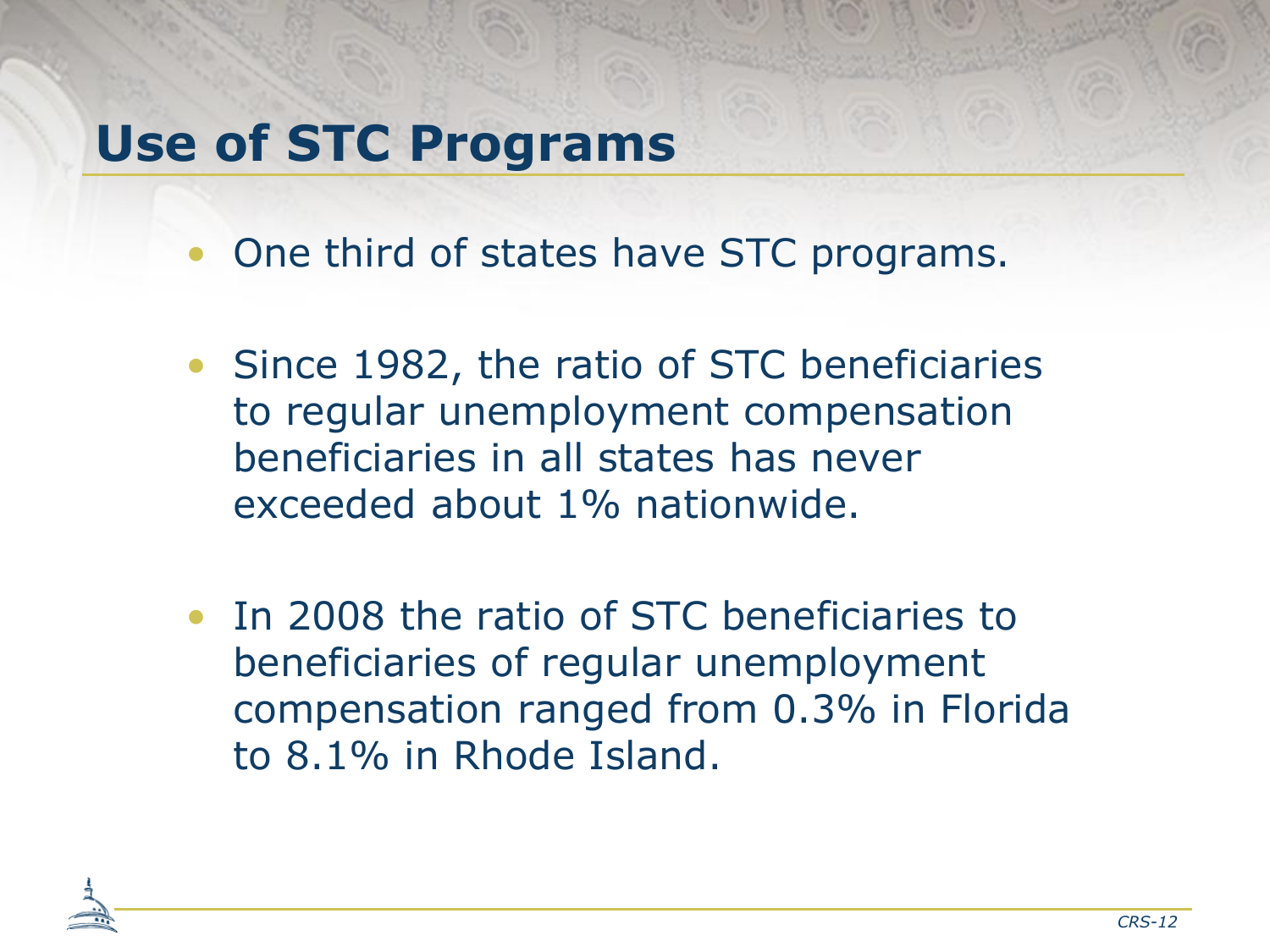### **Benefits**

- Employers can use STC to reduce labor costs; reduce recruitment and training costs when business improves again; sustain morale compared to layoffs; and retain highly skilled workers.
- Employees face more moderate earnings reductions spread among the workforce instead of layoffs, and may retain health and pension benefits.
- Potential macroeconomic benefits.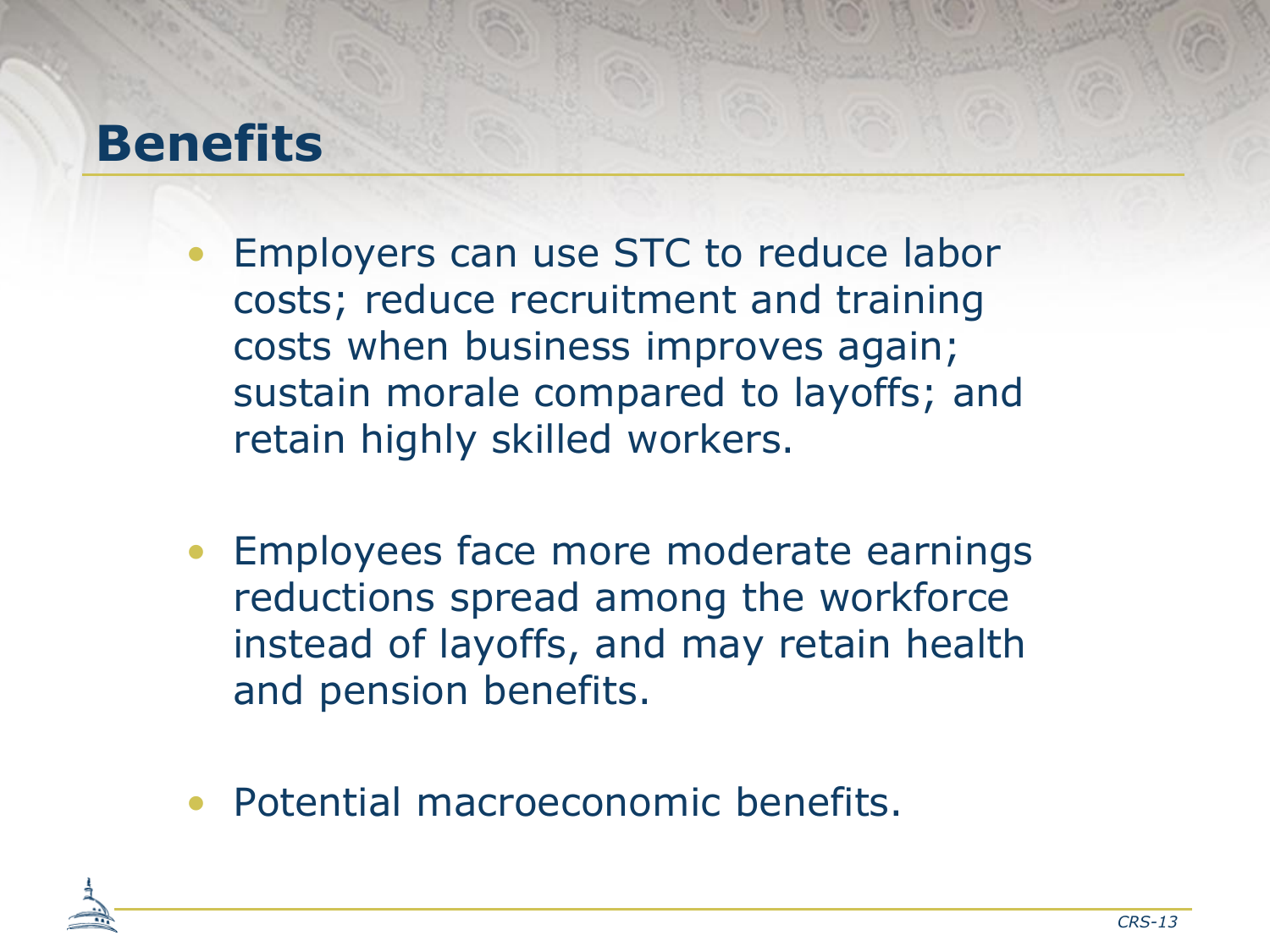#### **Drawbacks**

- STC cannot help firms avert layoffs or plant closings if company's situation is dire
- Laying off workers may be a less expensive alternative for some firms (production technologies, fringe benefits)
- State government concerns about the expense of administering STC programs
- Possible redistribution of economic hardship from younger to older employees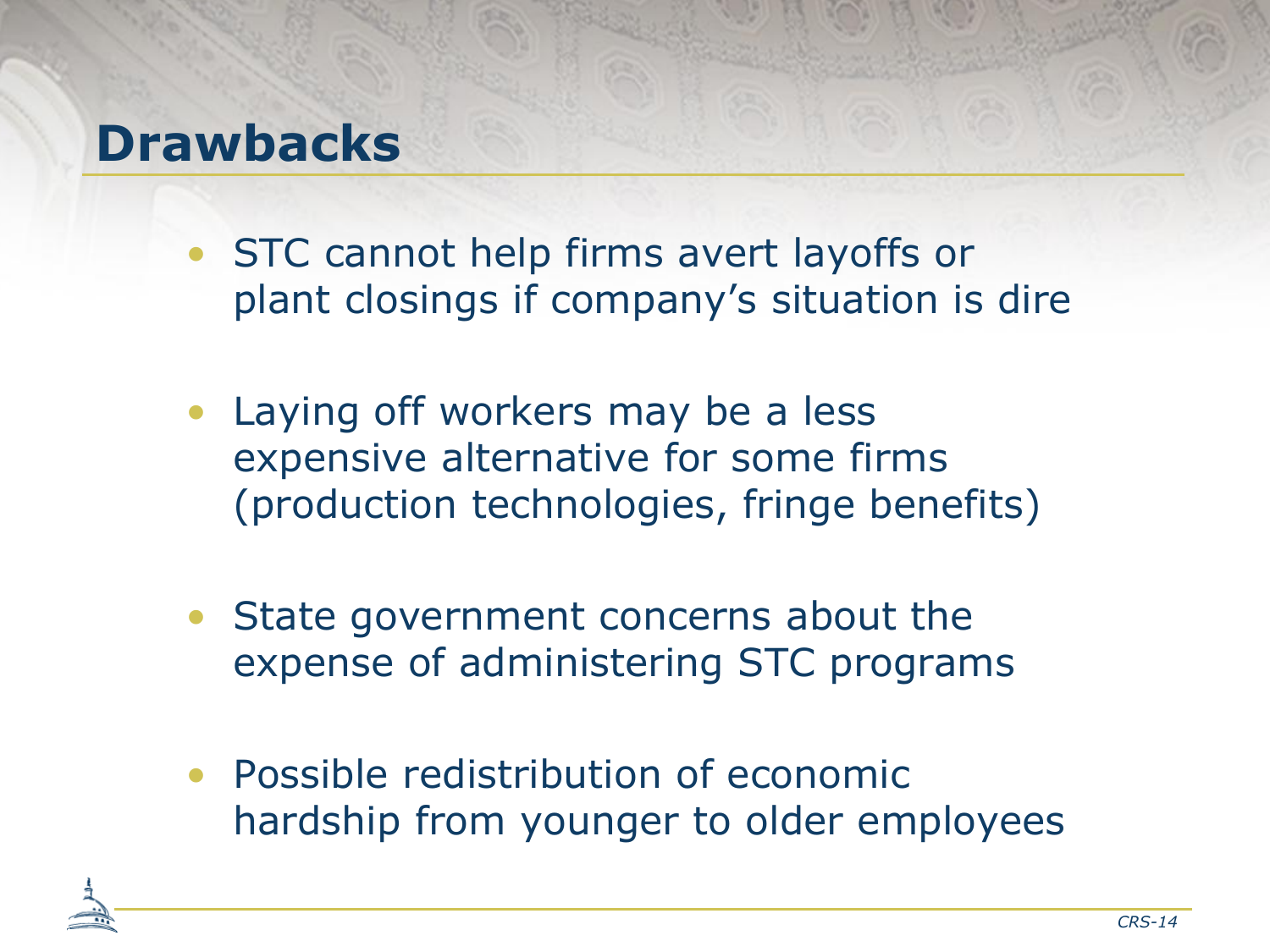#### **Other Issues**

- Employers' lack of awareness about STC
- Ambiguity in current federal law